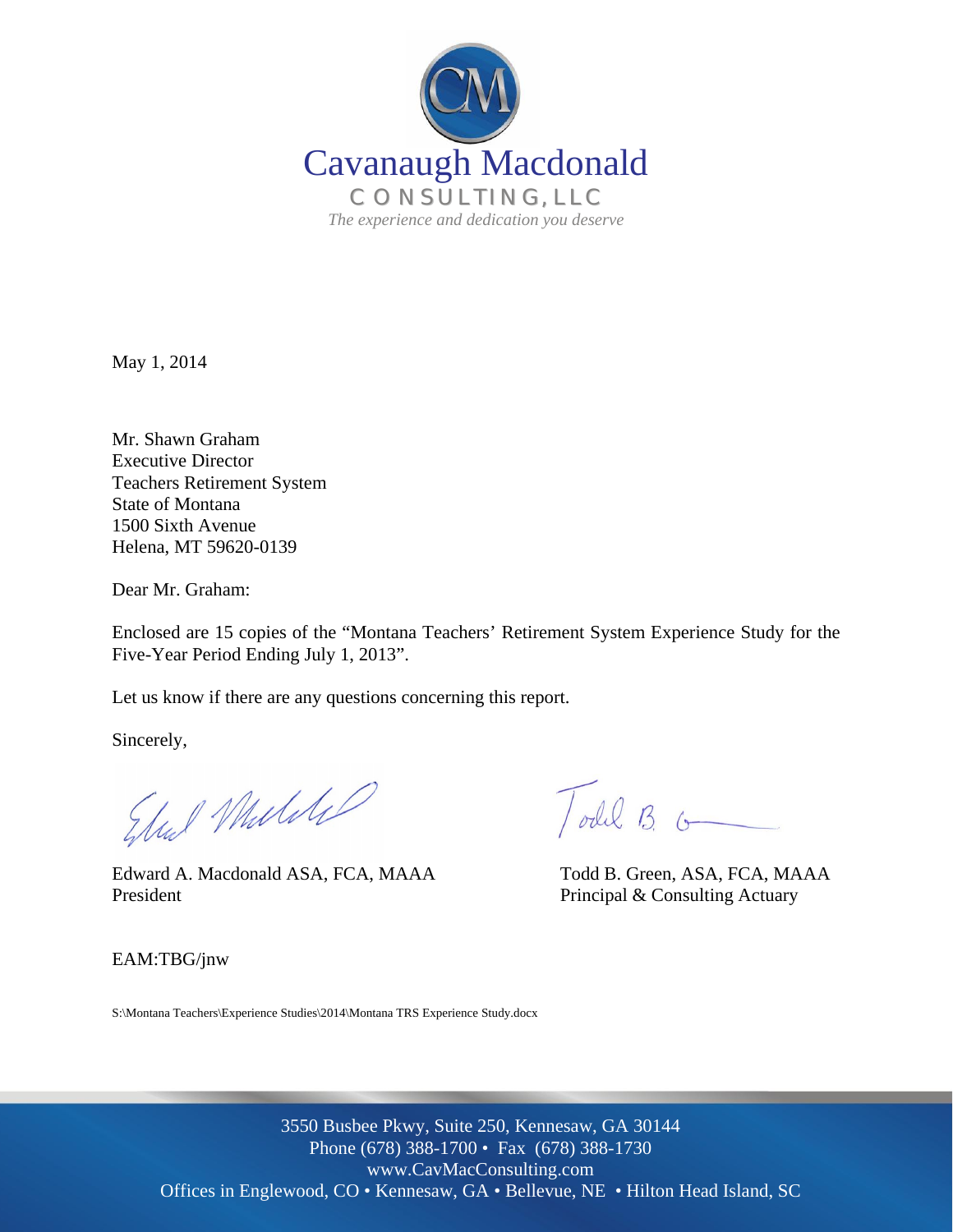

The experience and dedication you deserve



**Experience Study** 

**For the Five-Year Period** 

**Ending July 1, 2013** 



www.CavMacConsulting.com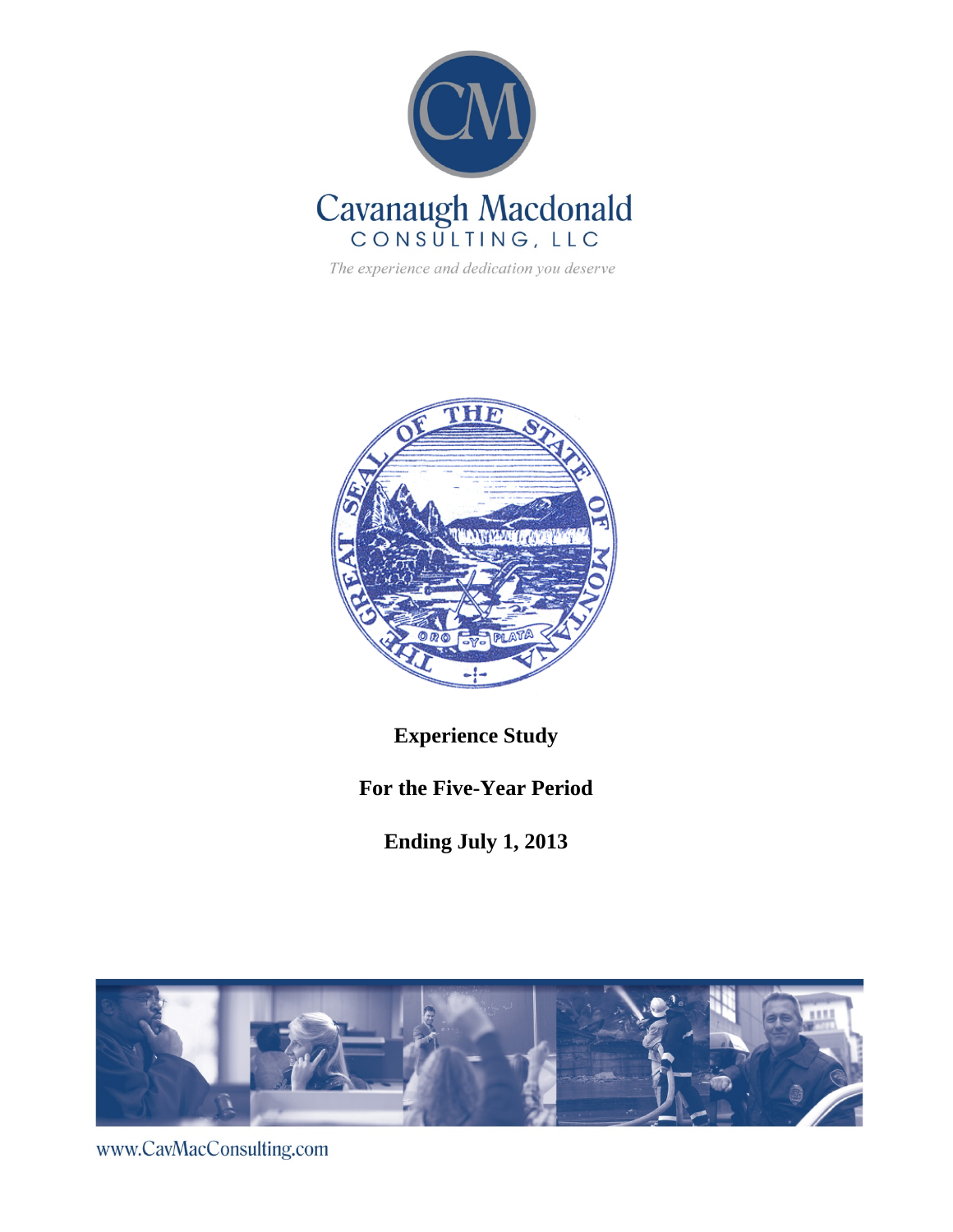

# **TABLE OF CONTENTS**

# **Section Page** I Summary of Results 1 II Economic Assumptions 3 III Demographic Assumptions 14 Rates of Withdrawal 15 Rates of Disability Retirement 17 Rates of Retirement<br>Rates of Post-Retirement Mortality<br>28 Rates of Post-Retirement Mortality Rates of Salary Increase 34 IV Actuarial Methods 37 V Summary and Cost of Changes 38

## **Appendix**

| $\mathbf{A}$ | Historical June CPI (U) Index                   | 39 |
|--------------|-------------------------------------------------|----|
| B            | Capital Market Assumptions and Asset Allocation | 40 |
| $\mathbf C$  | Social Security Administration Wage Index       | 42 |
| D            | <b>Recommended Decrement Tables</b>             | 43 |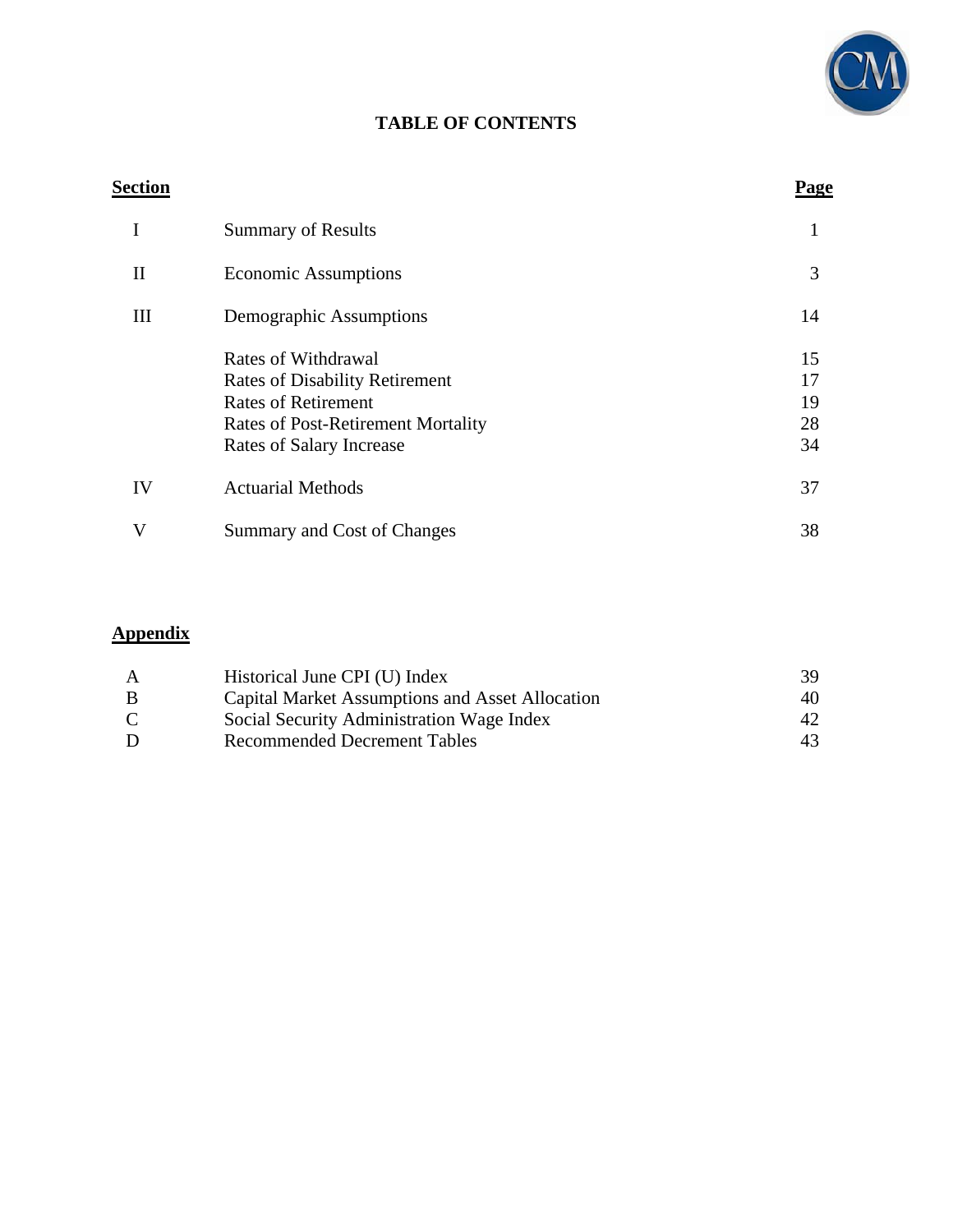

May 1, 2014

Teachers' Retirement Board State of Montana 1500 Sixth Avenue Helena, MT 59620-0139

Dear Members of the Board:

We are pleased to submit the results of a study of the economic and demographic experience for the Montana Teachers' Retirement System. The purpose of this investigation is to assess the reasonability of the actuarial assumptions for the System. This investigation covers the five-year period from July 1, 2008 to July 1, 2013. As a result of the investigation, it is recommended that revised assumptions be adopted by the Board for future use.

The experience study includes all active full-time members, retired members and beneficiaries of deceased members. The mortality experience was studied separately for males and females. Incidences of withdrawal, disability, retirement and compensation increases were investigated without regard to gender. Retirement experience and compensation increases were investigated separately for university and non-university members.

This report shows comparisons between the actual and expected cases of separation from active service, actual and expected number of deaths, and actual and expected salary increases. Tables and graphs are used to show the actual decrement rates, the expected decrement rates and, where applicable, the proposed decrement rates.

The recommended decrement tables are shown in Appendix D of this report. In the actuary's judgment, the recommended rates are suitable for use until further experience indicates that modifications are needed.

Actuarial assumptions are used to measure and budget future costs. Changing assumptions will not change the actual cost of future benefits. Once the assumptions have been adopted, the actuarial valuation measures the adequacy of the contributions rates set in Montana State Law.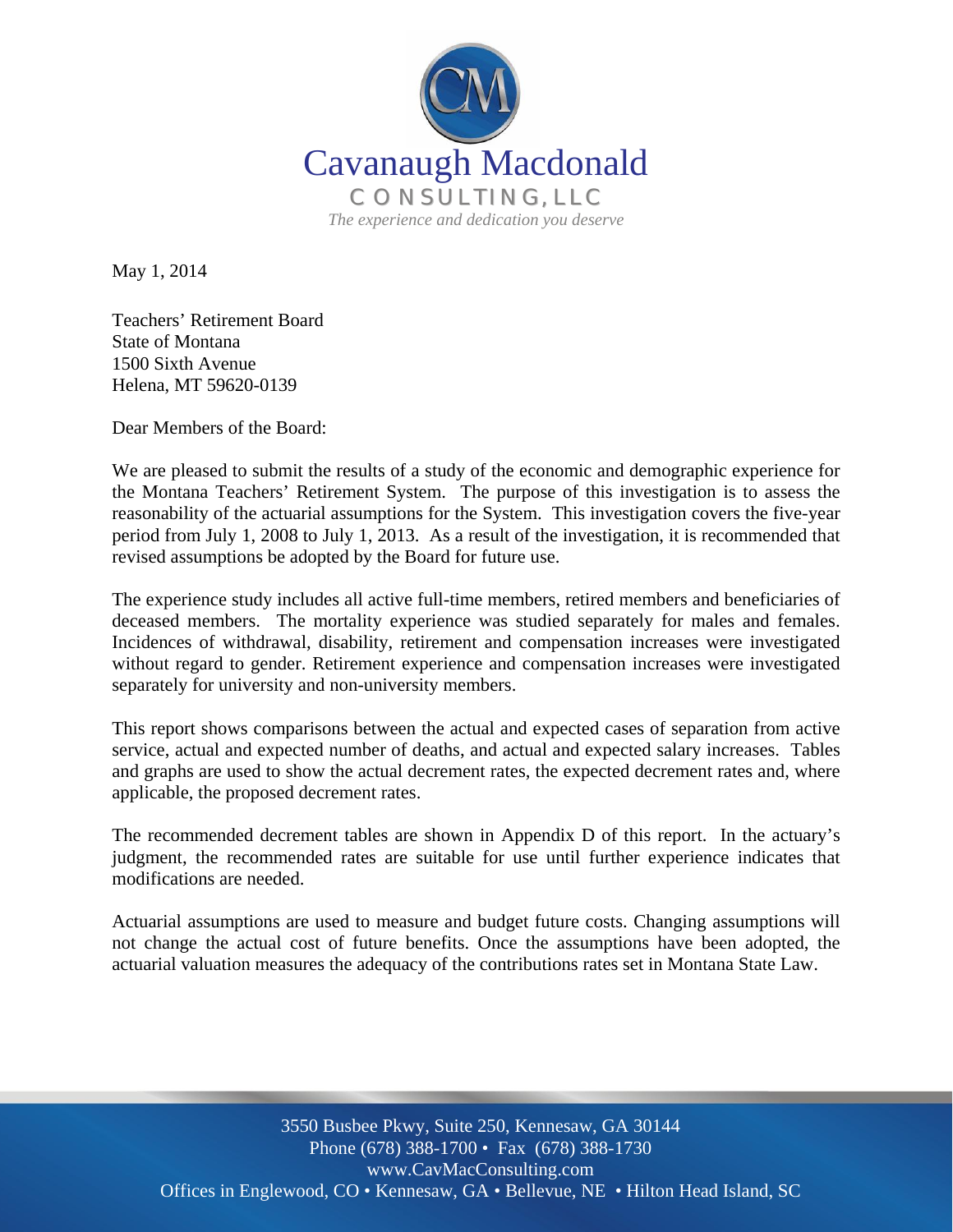

The experience study was performed by, and under the supervision of, independent actuaries who are members of the American Academy of Actuaries with experience in performing valuations for public retirement systems. The undersigned meets the Qualification Standards of the American Academy of Actuaries to render the actuarial opinion contained herein.

Respectfully submitted,

Ele Mulike

Edward A. Macdonald ASA, FCA, MAAA Todd B. Green, ASA, FCA, MAAA President President Principal & Consulting Actuary

Todd B.

EAM:TBG\jnw

S:\Montana Teachers\Experience Studies\2014\Montana TRS Experience Study.docx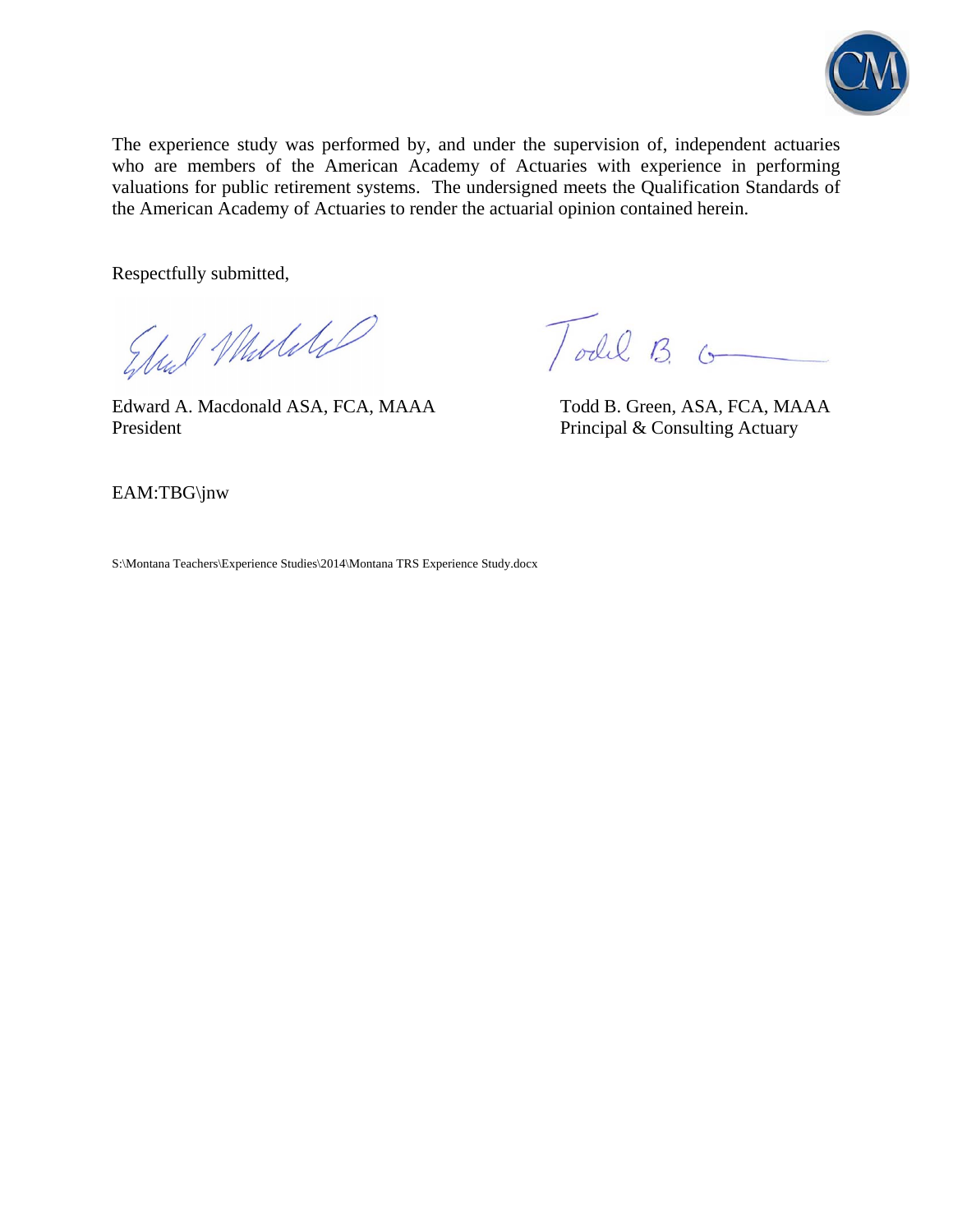

## **Summary of Results**

The following summarizes the findings and recommendations with regard to the assumptions utilized by the Montana Teachers' Retirement System. Explanations for the recommendations are found in the sections that follow.

#### **Recommended Economic Assumption Changes**

The table below lists the three economic assumptions used in the actuarial valuation and their current and proposed rates. We recommend reducing the assumed rates of price inflation and real wage growth.

| <b>Item</b>              | <b>Current</b> | <b>Proposed</b> |
|--------------------------|----------------|-----------------|
| Price Inflation          | 3.50%          | 3.25%           |
| <b>Investment Return</b> | 7.75%          | 7.75%           |
| <b>Real Wage Growth</b>  | 1.00%          | 0.75%           |

#### **Recommended Demographic Assumption Changes**

The table below lists the demographic assumptions that we recommend be changed based on the experience of the last five years.

| <b>Assumption Change</b>                       |  |
|------------------------------------------------|--|
| Update pre and post retirement mortality rates |  |

#### **Recommended Method Changes**

#### **Payroll Growth Assumption**

In keeping with the real wage growth change, we recommend that the payroll growth assumption for amortization as a level percent of pay be reduced from 4.50% to 4.00%.

#### **Administrative Expense Load**

We have recommended an investment return assumption that is net of investment expenses only, therefore the normal cost rate must be loaded for administrative expenses. The administrative expense load is equal to the prior year's administrative expenses adjusted for non-recurring items as a percentage of payroll plus an additional amount for GASB Statements 67 & 68 reporting fees.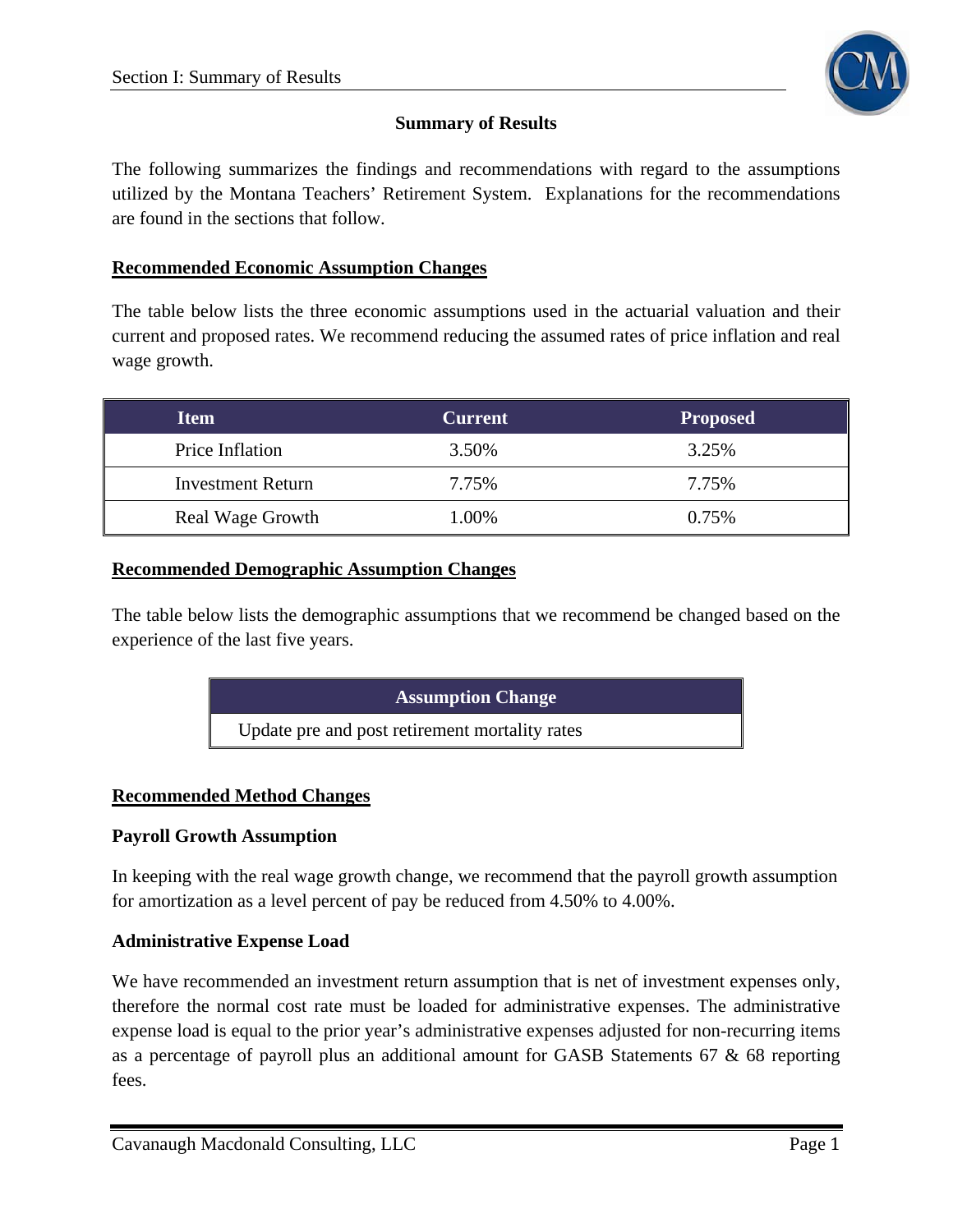

# **Financial Impact**

The following table highlights the impact of the recommended changes noted on the previous page on the unfunded accrued liability (UAL) and funded status for the System as of July 1, 2013.

## (\$ Thousands)

|                                       | <b>Before Change</b>  | <b>Reduced GABA</b><br><b>After Change</b> | <b>Full GABA</b><br><b>After Change</b> |
|---------------------------------------|-----------------------|--------------------------------------------|-----------------------------------------|
| <b>UAL</b><br>Funded<br><b>Status</b> | \$1,524,780<br>66.80% | \$1,565,438<br>66.21%                      | \$1,944,206<br>61.21%                   |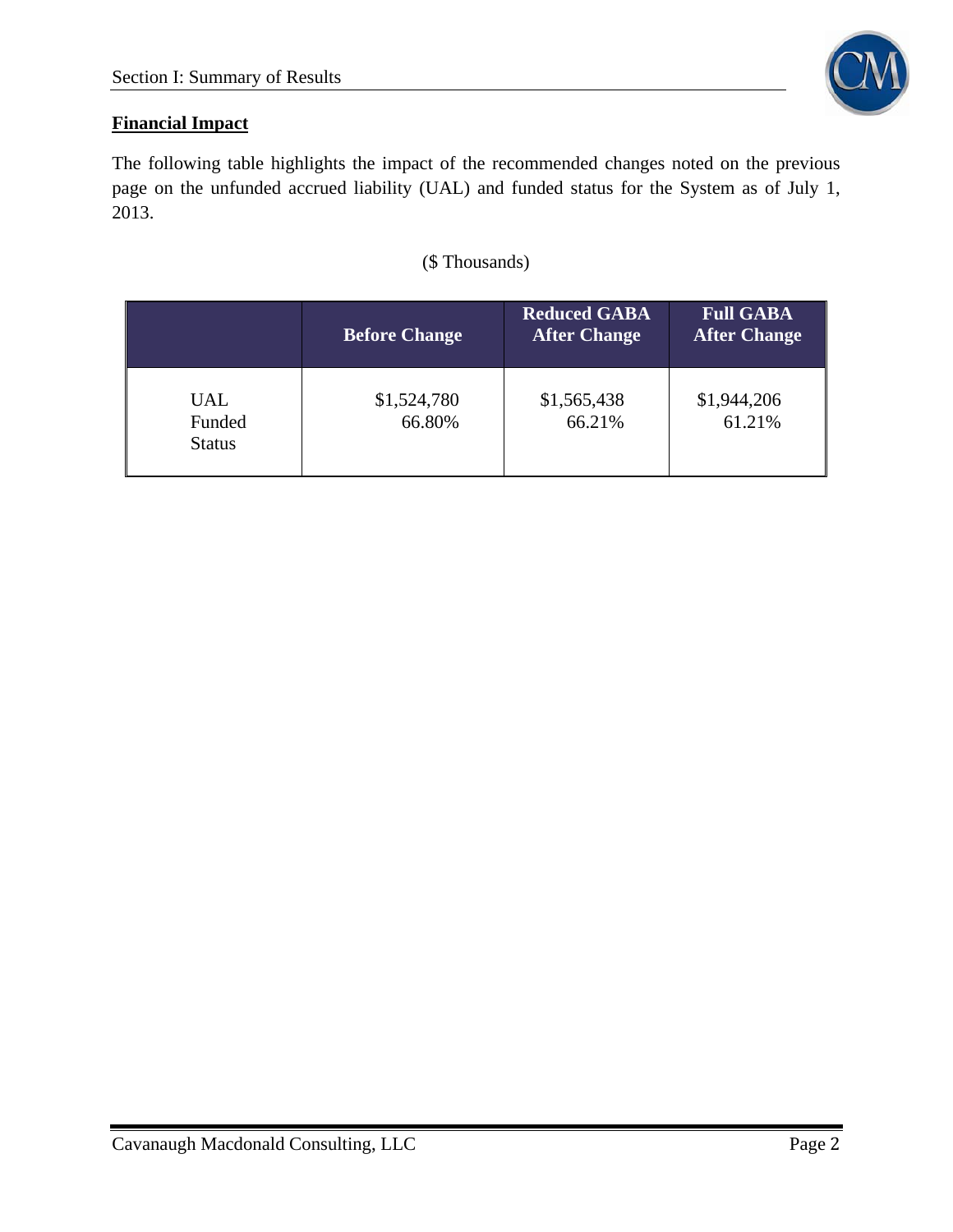

#### **Economic Assumptions**

There are three economic assumptions used in performing the actuarial valuation for the Montana Teachers' Retirement System. The assumptions are:

- Price Inflation
- Investment Return
- Wage Inflation

The Actuarial Standards Board has issued Actuarial Standard of Practice (ASOP) No. 27, *"Selection of Economic Assumptions for Measuring Pension Obligations"*, which provides guidance to actuaries in selecting economic assumptions for measuring obligations under defined benefit plans. As noted in ASOP No. 27, because no one knows what the future holds, the best an actuary can do is to use professional judgment to estimate possible future economic outcomes based on a mixture of past experience and future expectations. These estimates therefore are best stated as a range utilizing the actuary's professional judgment. In setting the range and the single point within that range to use, the actuary should consider a number of factors, including the purpose and nature of the measurement, and appropriate recent and long-term historical economic data. However, the standard explicitly advises the actuary not to give undue weight to recent experience.

Each economic assumption should individually satisfy this standard. Furthermore, with respect to any particular valuation, each economic assumption should be consistent with every other economic assumption over the measurement period.

In our opinion, the economic assumptions recommended in this report have been developed in accordance with ASOP No. 27. The following table shows our recommendations followed by explanations of each assumption.

| Item                       | Current | Proposed |
|----------------------------|---------|----------|
| Price Inflation            | 3.50%   | 3.25%    |
| <b>Real Rate of Return</b> | 4.25    | 4.50     |
| <b>Investment Return</b>   | 7.75%   | 7.75%    |
|                            |         |          |
| Price Inflation            | 3.50%   | 3.25%    |
| Real Wage Growth           | 1.00    | 0.75     |
| Wage Inflation             | 4.50%   | 4.00%    |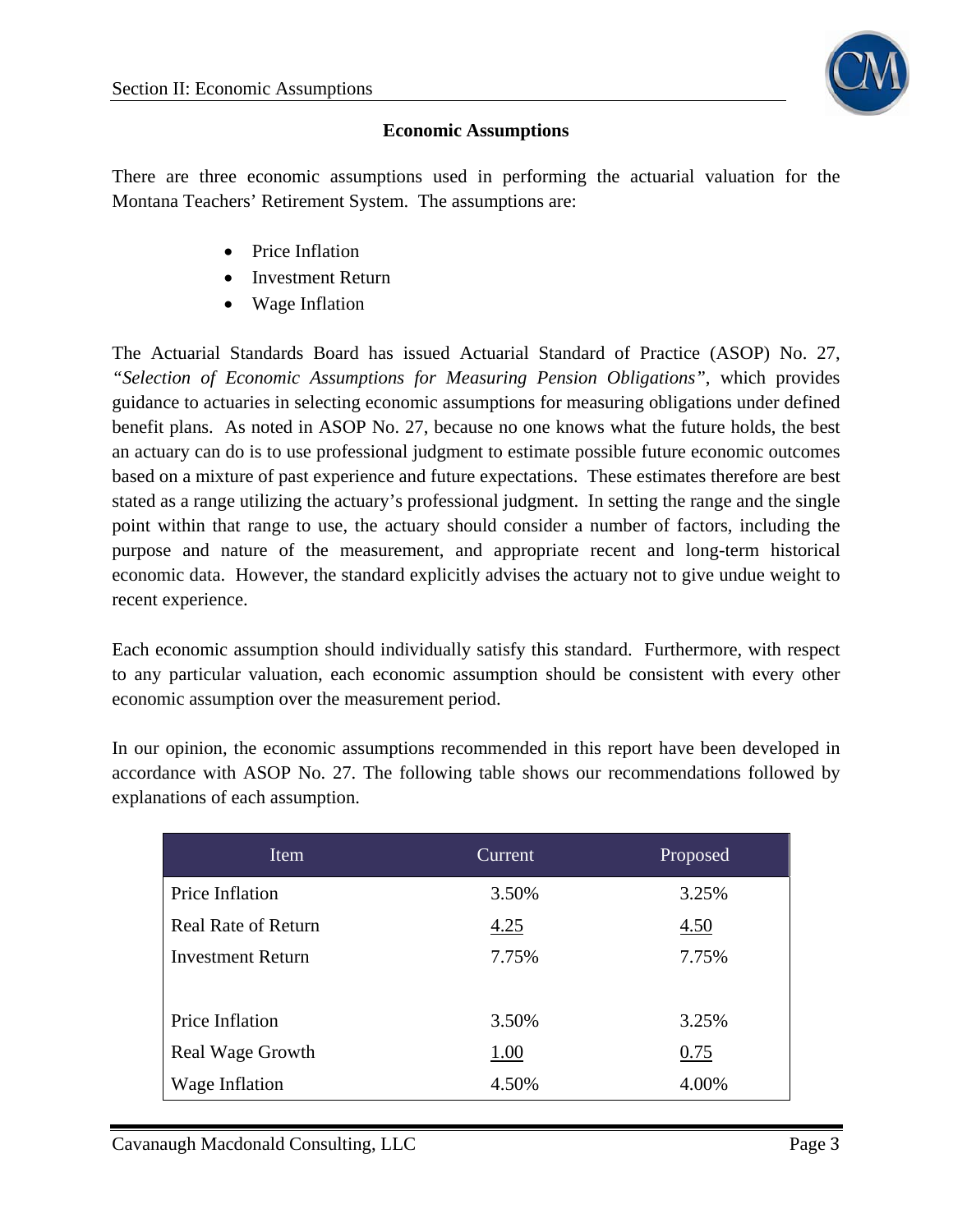

## **Price Inflation**

**Background:** As seen in the table on the previous page, assumed price inflation is used as a component for both the investment return assumption and the wage inflation assumption. The latter two assumptions will be discussed in detail in the following sections.

It is important that the price inflation assumption be consistently applied throughout the economic assumptions utilized in an actuarial valuation. This is called for in ASOP No. 27.

The current price inflation assumption is 3.50% per year.

**Past Experience:** The Consumer Price Index, US City Average, All Urban Consumers, CPI (U), has been used as the basis for reviewing historical levels of price inflation. The level of that index in June of each of the last 50 years is provided in Appendix A.

In analyzing this data, average rates of inflation have been determined by measuring the compound growth rate of the CPI (U) over various time periods. The results are as follows:

| Period        | <b>Average Annual</b><br>Rate of Inflation |
|---------------|--------------------------------------------|
| $2003 - 2013$ | 2.43%                                      |
| $1993 - 2013$ | 2.43%                                      |
| $1983 - 2013$ | 2.88%                                      |
| $1973 - 2013$ | 4.25%                                      |
| $1963 - 2013$ | 4.15%                                      |
| $1953 - 2013$ | 3.67%                                      |
| $1926 - 2013$ | 2.99%                                      |

Over shorter historic periods, the average annual rate of increase in the CPI-U has been below 3.00%. The years of high inflation occurring from 1973 to 1982 has a significant impact on the averages over periods which include these rates. We should add that since 1926, the average annual rate of inflation was 2.99%.

The graph below shows the annual increases in the CPI (U) over a 50 year period.